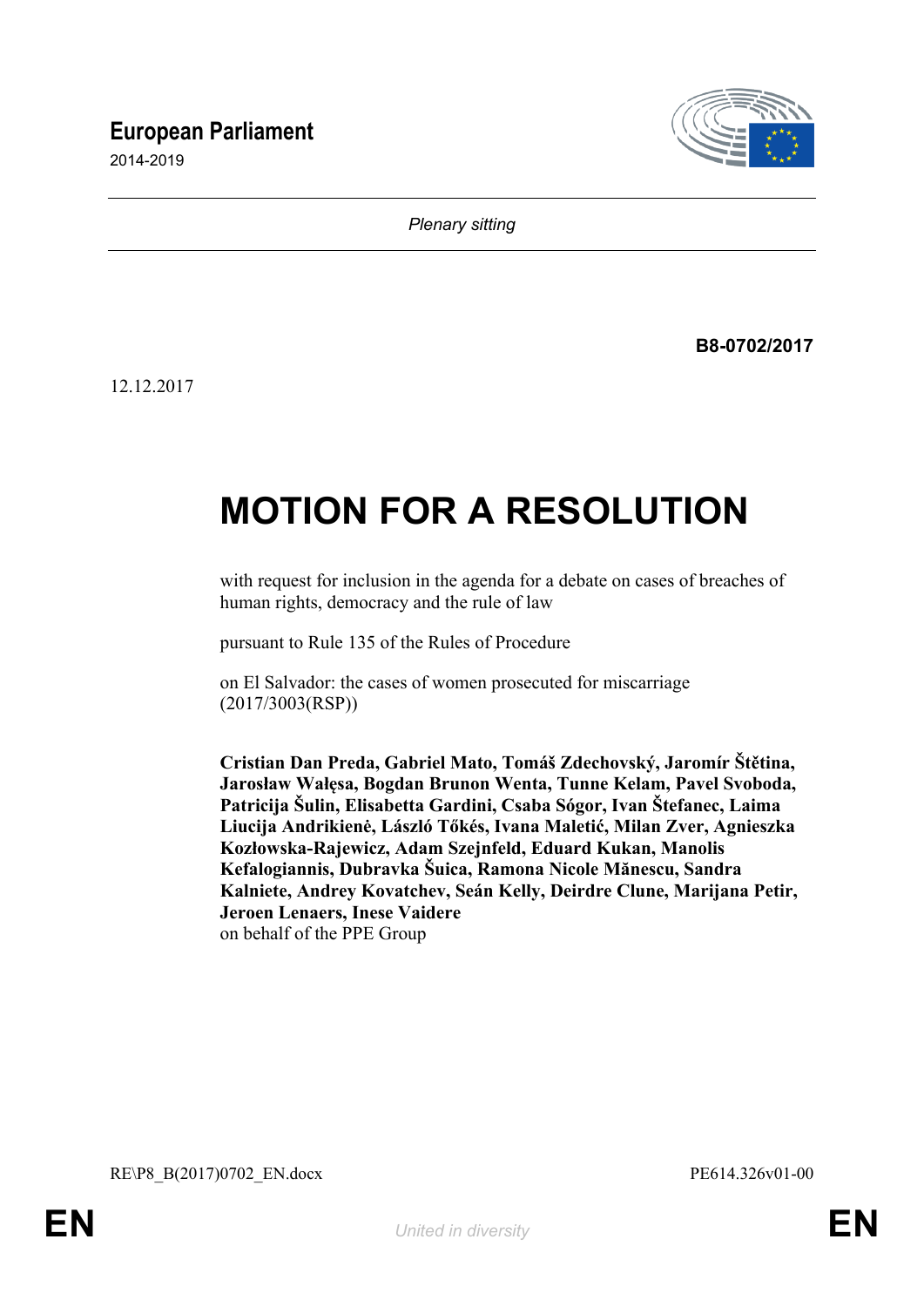#### **B8-0702/2017**

### **European Parliament resolution on El Salvador: the cases of women prosecuted for miscarriage (2017/3003(RSP))**

## *The European Parliament*,

- having regard to the Universal Declaration of Human Rights,
- having regard to the UN Anticorruption Convention and the OAS Inter-American Convention against Corruption,
- having regard to the Convention on the Elimination of All Forms of Discrimination Against Women,
- having regard to the El Salvador Law on Equality, Equity and Elimination of Discrimination against Women adopted in 2016, the law on a Violence-Free Life for Women adopted in 2012, and the Law on the Comprehensive Protection of Children and Adolescents (LEPINA) adopted in April 2009,
- having regard to the 2014 report of the Working Group on Universal Periodic Review on El Salvador,
- having regard to the statement of the UN Special Rapporteur on the Human rights of Internally Displaced Persons of 18 August 2017,
- having regard to the statement of the UN High Commissioner on Human Rights at the end of his mission to El Salvador of 17 November 2017,
- having regard to Rule 135 of its Rules of Procedure,
- A. whereas El Salvador ranks 95 out of 176 countries in Transparency International's Corruption Perceptions 2016 Index; whereas as of mid-July 2016, the Attorney General's Office reported investigating 93 cases related to corruption, resulting only in 7 convictions;
- B. whereas in August 2016, the Attorney General's Office opened a criminal corruption case against former president Mauricio Funes who was granted political asylum in Nicaragua by its president Mr Ortega; whereas in November 2017 he and his son were found guilty of illicit enrichment; whereas in October 2016 former president Elias Antonio Saca was arrested over accusations of embezzling millions of dollars of public funds;
- C. whereas due to rampant gang-related violence, El Salvador is considered one of the most dangerous countries in the world; whereas from January 2015 to February 2017, more than a thousand civilians and 45 police officers were killed in armed confrontations between the police and alleged gang members; whereas high levels of violence have seriously affected people's lives and increased forced displacement and migration within El Salvador;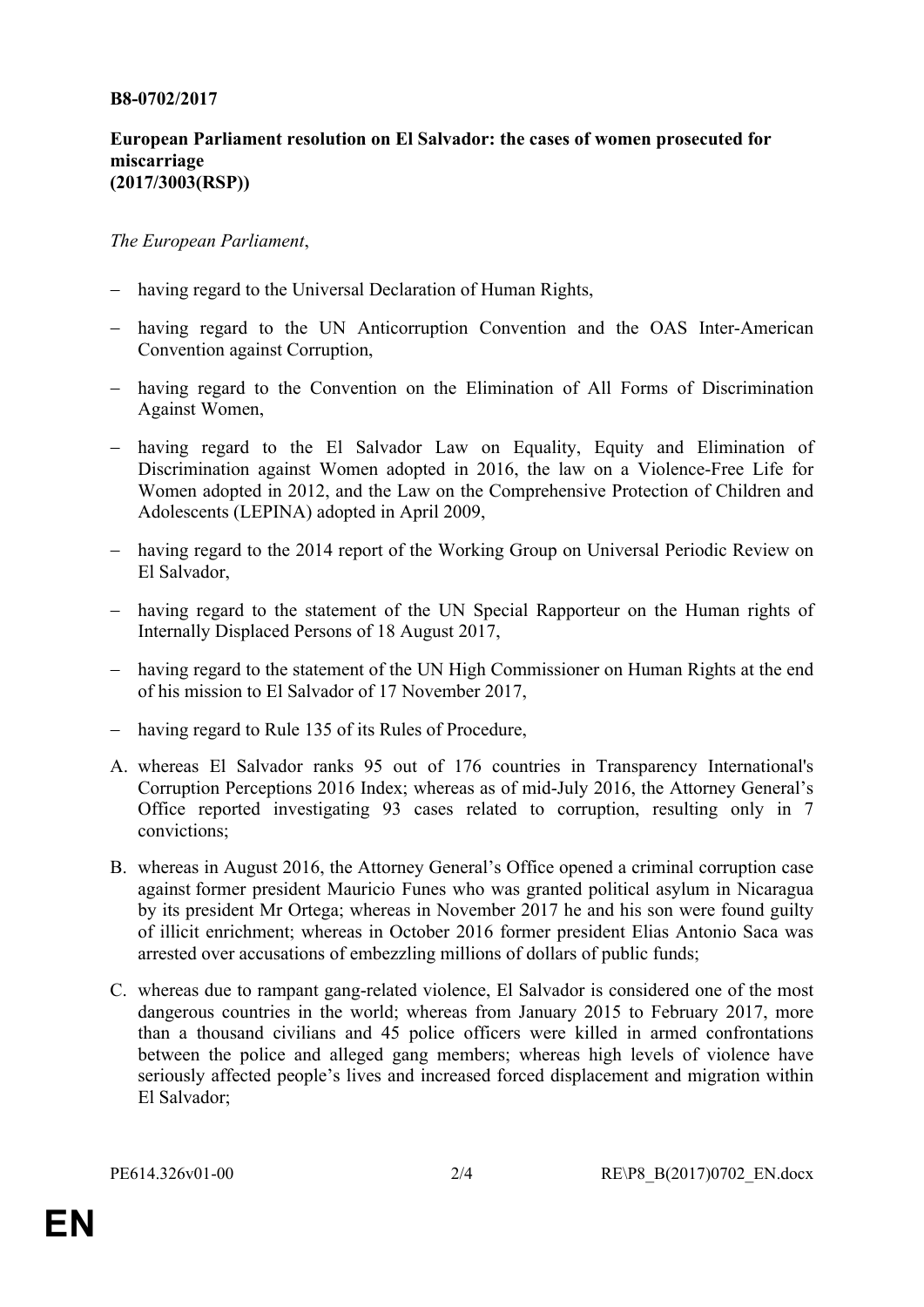- D. whereas the State fully controls the country's jails, through the Extraordinary Security Measures, which since April 2016 have placed thousands of people in prolonged and isolated detention under inhumane conditions, and with prolonged suspension of family visits;
- E. whereas in cases of a stillbirth or miscarriage, women are often presumed to have intentionally terminated the pregnancy even if there is a lack of evidence; whereas between 2000-2014, 147 women were charged with crimes of murder, 49 were convicted - 26 for homicide and 23 for abortion, after suffering a still birth or miscarriage;
- F. whereas on 5 July 2017 Evelyn Beatriz Hernandez Cruz was sentenced to 30 years in prison for murder after suffering a stillbirth; whereas the trial was reportedly flawed as the judge accepted the argument of the prosecution that Ms. Hernandez had intentionally killed the foetus without direct proof and without sufficient evidence; whereas an appeal court has upheld such sentence;
- G. whereas in 2007, Teodora del Carmen Vásquez suffered a stillbirth and she was convicted of a crime without sufficient evidence and an effective legal team; whereas she has spent the last 10 years in prison and is still waiting for a review of her case;
- H. whereas "Las 17" have been the most severely punished women, being sentenced to decades in prison between 2000 and 2011; whereas a handful of them have also been released after courts overturned previous decisions;
- 1. Strongly rejects the sentencing and imprisonment of women and girls suffering stillbirths or miscarriages and calls for their immediate and unconditional release; considers that no one should be imprisoned on these convictions;
- 2. Urges the Government to allow women accused of stillbirth or miscarriage to await trial outside prison and uphold the presumption of innocence and due process in these cases related proceedings; reminds the government and judiciary that they are bound to uphold international standards of equal access to justice and the principles guaranteeing a fair trial for all individuals and that guilt can only be determined upon viewing concrete and sufficient evidence;
- 3. Calls on the Government to ensure that professional secrecy for all health personnel and confidentiality for patients are guaranteed, as well as quality of all pregnancy-related health services;
- 4. Demands to put into place a mechanism for monitoring newly adopted legislation prohibiting and punishing discrimination of pregnant girls, as well as abuse of families and girls in school;
- 5. Is strongly concerned about the increasing corruption which hinders economic development, rule of law and democracy; calls for prompt adoption of an international instrument to promote and facilitate international cooperation in fighting corruption and, especially, in taking appropriate action against persons who commit acts of corruption in the performance of public functions; calls on El Salvador to sign the OECD Convention on Combating Bribery of Foreign Public Officials in International Business Transactions;
- 6. Urges national authorities to intensify efforts to help and protect people affected by gangs in order to eliminate the level of violence; urges the authorities to investigate the attacks